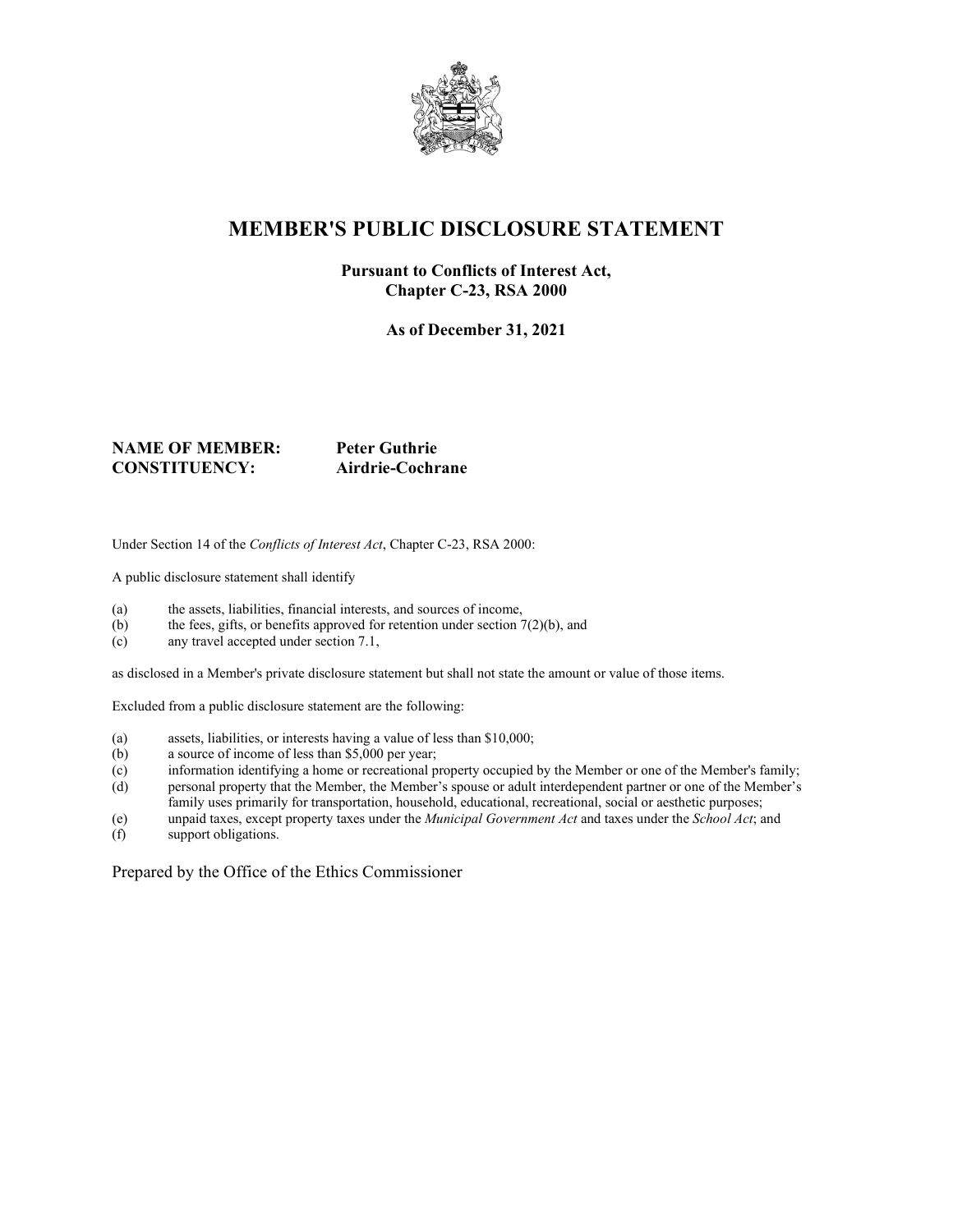# **PUBLIC DISCLOSURE STATEMENT FOR Peter Guthrie**

### **FORM 1: MEMBER (Peter Guthrie)**

| <b>INCOME</b>                                                                                   |                                                                                                                                                                                                                                                                                                                                                                                                   |
|-------------------------------------------------------------------------------------------------|---------------------------------------------------------------------------------------------------------------------------------------------------------------------------------------------------------------------------------------------------------------------------------------------------------------------------------------------------------------------------------------------------|
| Source                                                                                          | <b>Nature of Income</b>                                                                                                                                                                                                                                                                                                                                                                           |
| Government of Alberta                                                                           | <b>MLA</b> Indemnity                                                                                                                                                                                                                                                                                                                                                                              |
| <b>Rental Properties</b>                                                                        | Rental Income                                                                                                                                                                                                                                                                                                                                                                                     |
| Backcountry Industries Inc.                                                                     | Income                                                                                                                                                                                                                                                                                                                                                                                            |
| Spur Petroleum Ltd.                                                                             | Dividends                                                                                                                                                                                                                                                                                                                                                                                         |
| <b>ASSETS</b>                                                                                   |                                                                                                                                                                                                                                                                                                                                                                                                   |
| <b>Real Property</b>                                                                            | Primary residence<br>Secondary residence<br>Rentals: Calgary (2) and Edmonton (2)                                                                                                                                                                                                                                                                                                                 |
| <b>Bank, Trust Company or Other Financial</b><br><b>Institution</b>                             | <b>RBC</b>                                                                                                                                                                                                                                                                                                                                                                                        |
| <b>Publicly Traded Securities (stocks and bonds)</b><br>and Registered Retirement Savings Plans | BCE Inc Com New, TC Energy Corp Com, TD<br>Bank, CC&L Equity Income & Growth Portfolio,<br>CI Global, Fidelity Global Innovator Class Series<br>F, Mackenzie Canadian Growth Balanced Class<br>Series F, RBC QUBE Low Volatility Global<br>Equity Class F, RBC Investment Savings, TD US<br>Blue Chip Equity Fund F Series, CI Balanced<br>Income, Poet Technologies, Fidelity Global<br>Balanced |
| <b>Canada Savings Bonds, Guaranteed</b><br><b>Investment Certificates</b>                       | n/a                                                                                                                                                                                                                                                                                                                                                                                               |
| <b>Mutual Funds</b>                                                                             | n/a                                                                                                                                                                                                                                                                                                                                                                                               |
| <b>Annuities and Life Insurance Policies</b>                                                    | n/a                                                                                                                                                                                                                                                                                                                                                                                               |
| <b>Pension Rights</b>                                                                           | n/a                                                                                                                                                                                                                                                                                                                                                                                               |
| <b>Other Assets</b>                                                                             | n/a                                                                                                                                                                                                                                                                                                                                                                                               |
| <b>Gifts and Personal Benefits</b>                                                              | n/a                                                                                                                                                                                                                                                                                                                                                                                               |
| <b>Travel on Non-commercial Aircraft</b>                                                        | n/a                                                                                                                                                                                                                                                                                                                                                                                               |
| <b>LIABILITIES</b>                                                                              |                                                                                                                                                                                                                                                                                                                                                                                                   |
| <b>Mortgages</b>                                                                                | RBC, CIBC                                                                                                                                                                                                                                                                                                                                                                                         |
| <b>Loans or Lines of Credit</b>                                                                 | n/a                                                                                                                                                                                                                                                                                                                                                                                               |
| <b>Guarantees</b>                                                                               | n/a                                                                                                                                                                                                                                                                                                                                                                                               |
| Other                                                                                           | n/a                                                                                                                                                                                                                                                                                                                                                                                               |
| <b>FINANCIAL INTERESTS</b>                                                                      |                                                                                                                                                                                                                                                                                                                                                                                                   |